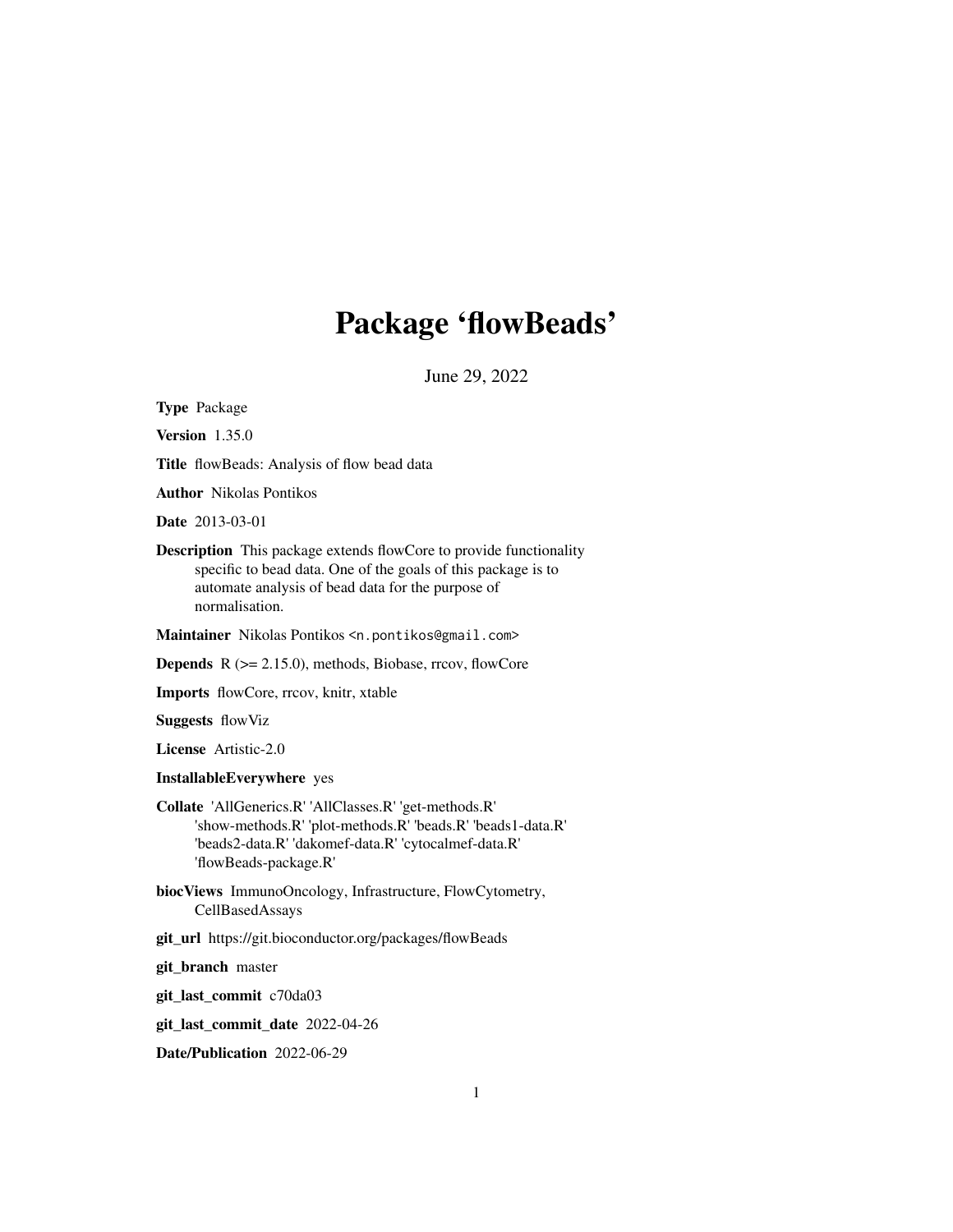## <span id="page-1-0"></span>R topics documented:

| $\overline{2}$ |
|----------------|
| 3              |
| 3              |
| 4              |
| 4              |
| 4              |
| 4              |
| 5              |
| 5              |
| 6              |
| 6              |
| 6              |
| 6              |
| 7              |
| 7              |
| 7              |
| 7              |
| 8              |
| 8              |
| 8              |
| 9              |
| 9              |
| 9              |
|                |

#### $\blacksquare$

flowBeads-package *flowBeads*

## Description

Bioconductor package for working with calibration beads in flow cytometry. Based on flowCore package.

## Author(s)

Nikolas Pontikos <n.pontikos@gmail.com>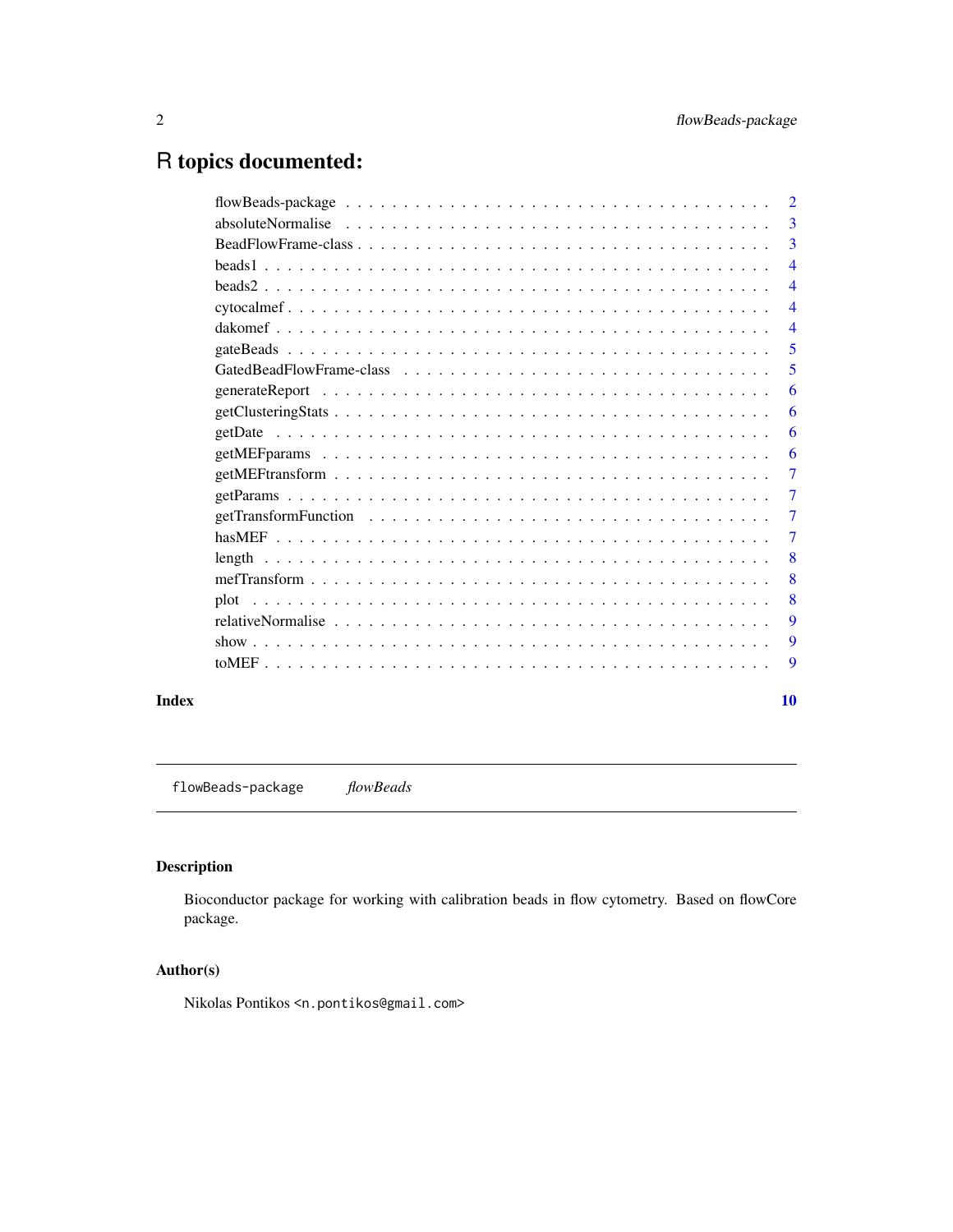<span id="page-2-0"></span>absoluteNormalise *absoluteNormalise*

#### Description

Absolute normalise to align peaks of bead.data to MEF.

## Arguments

| bead.data | GatedBeadFlowFrame |
|-----------|--------------------|
| mef.data  | data.frame         |

### Value

A list of affine functions from transformed MFI relative coordinates to transformed MEF absolute coordinates.

BeadFlowFrame-class *BeadFlowFrame*

#### <span id="page-2-1"></span>Description

Extension of [flowFrame](#page-0-0) specific for bead data.

The constructor take as arguments the FCS file and the file containing the MEF values of the beads on the different detector channels

## Usage

BeadFlowFrame(fcs.filename, bead.filename)

#### Arguments

| fcs.filename  | The file name of the FCS to load. File is loaded with the read. FCS function.    |
|---------------|----------------------------------------------------------------------------------|
| bead.filename | The file name of the MEF configuration files indicating the type of beads in the |
|               | FCS file. The bead file is read with read csv.                                   |

#### Slots

fcs.filename: The file name of the FCS file from which to read. bead.filename: The file name of the bead config file. beads.mef: The [data.frame](#page-0-0) containing the MEF of the bead populations on different channels. trans: The transform  $f$  to linearise the fluorescence. inv.trans: The inverse transform of  $f^{-1}$ .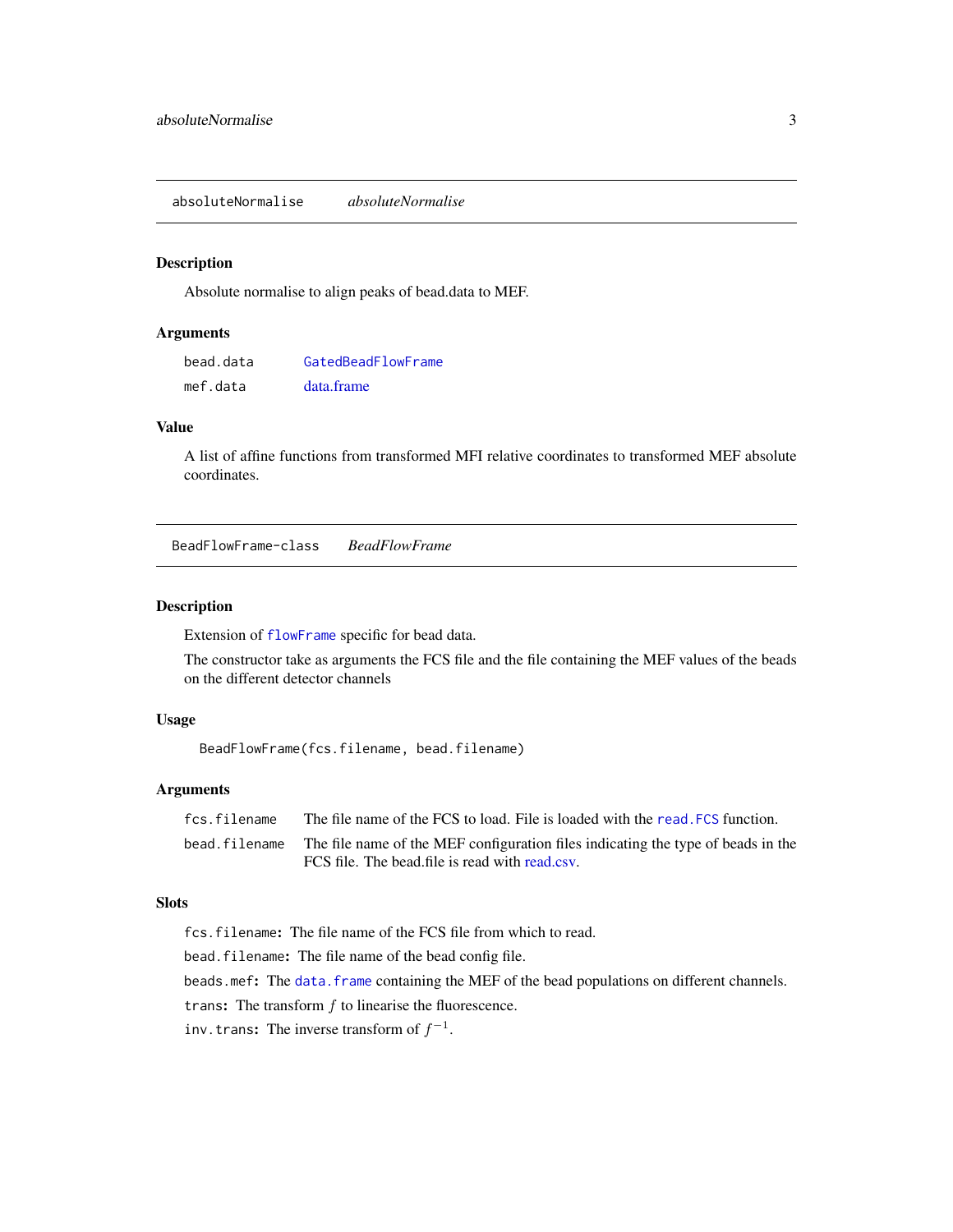<span id="page-3-0"></span>

## Description

Dako beads on day 1

beads2 *Dako beads on day 2*

## Description

Dako beads on day 2

cytocalmef *Cytocal config file*

## Description

Cytocal config file

dakomef *Dako config file*

## Description

Dako config file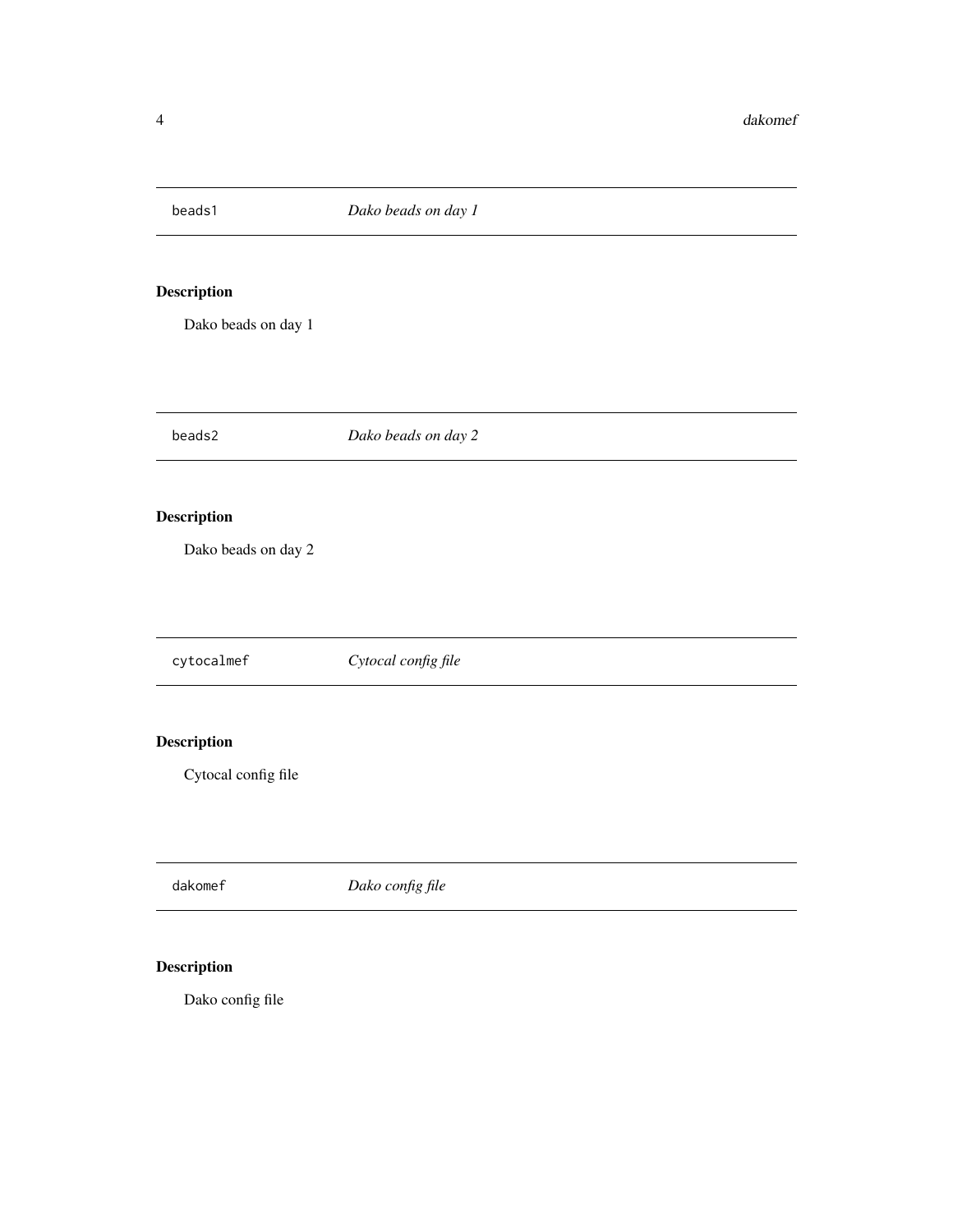<span id="page-4-0"></span>gateBeads *gateBeads*

#### Description

gateBeads gates on all channels, apply scatter gate first. Find parameters in MEF data.frame which are also present in BeadFlowFrame The number of expected bead populations is by default six and it is assumed that that there is the same number of beads in each population.

## Arguments

| bead.data | The BeadFlowFrame object to gate.        |
|-----------|------------------------------------------|
| K         | The number of bead populations expected. |
| verbose   | Whether to print debug information.      |

## Value

[GatedBeadFlowFrame](#page-4-1)

## Examples

data(beads1) gateBeads(beads1)

<span id="page-4-1"></span>GatedBeadFlowFrame-class

*GatedBeadFlowFrame*

## Description

GatedBeadFlowFrame

## Arguments

| labels           | The resulting labels of the clustering assigning each event to a different bead |
|------------------|---------------------------------------------------------------------------------|
|                  | population.                                                                     |
| clustering.stats |                                                                                 |
|                  | Three dimensional array summarising the stats per channel and population.       |

mef.tranform The list of MEF transforms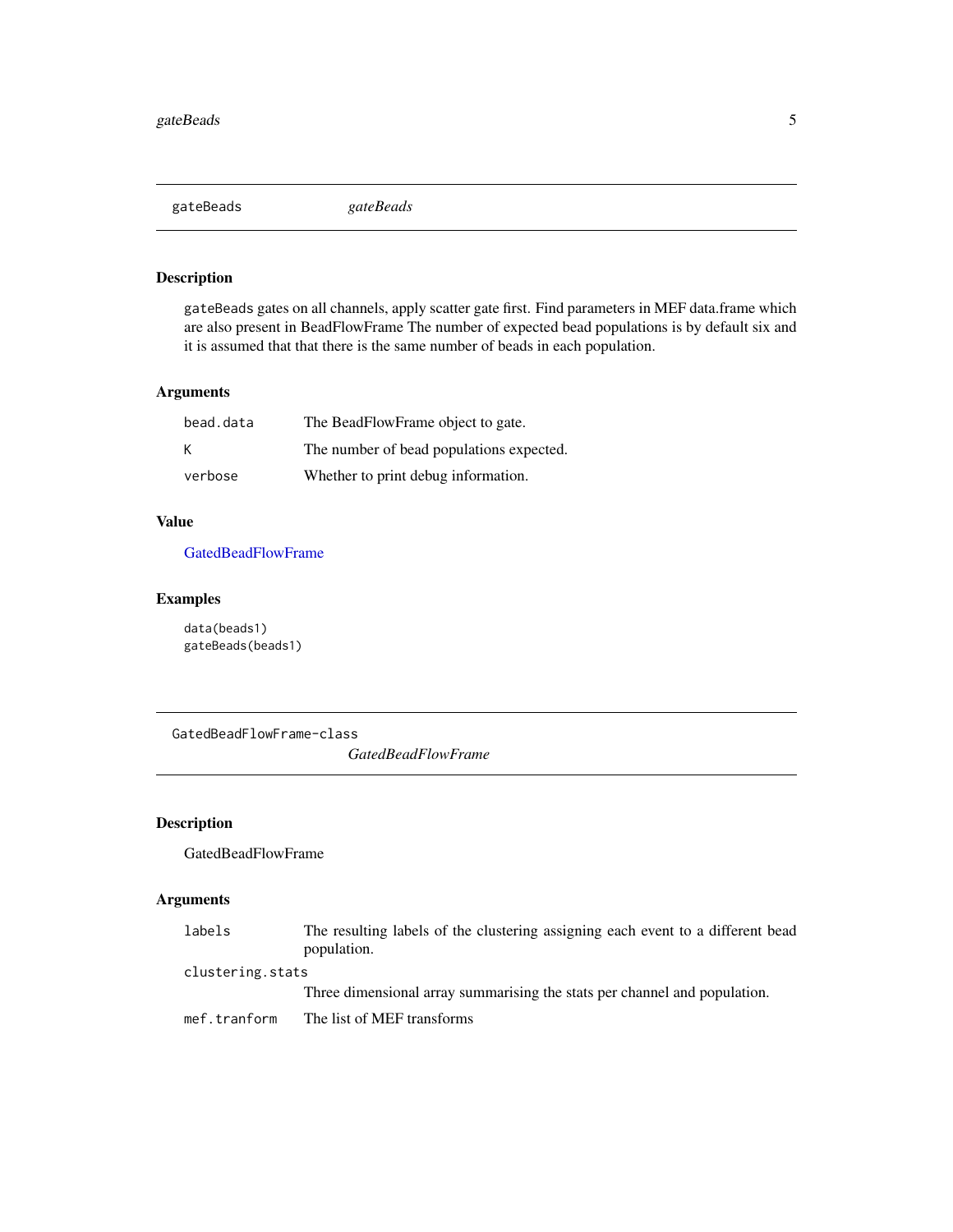<span id="page-5-0"></span>generateReport *generateReport*

## Description

Generate an HTML report from a Markdown template using [knitr.](#page-0-0)

## Arguments

| bead.data   | GatedBeadFlowFrame                                   |
|-------------|------------------------------------------------------|
| output.file | name of the file to which to output the HTML report. |

#### See Also

knitr

getClusteringStats *getClusteringStats*

## Description

Returns clustering stats as a 3-dimensional array.

| getDate            | getDate                                         |  |
|--------------------|-------------------------------------------------|--|
|                    |                                                 |  |
| <b>Description</b> |                                                 |  |
| getDate            |                                                 |  |
| <b>Arguments</b>   |                                                 |  |
| flow.frame         | flowFrame object on which to get the date field |  |
|                    |                                                 |  |
| getMEFparams       | getMEFparams                                    |  |

## Description

Returns all the MEF parameter names.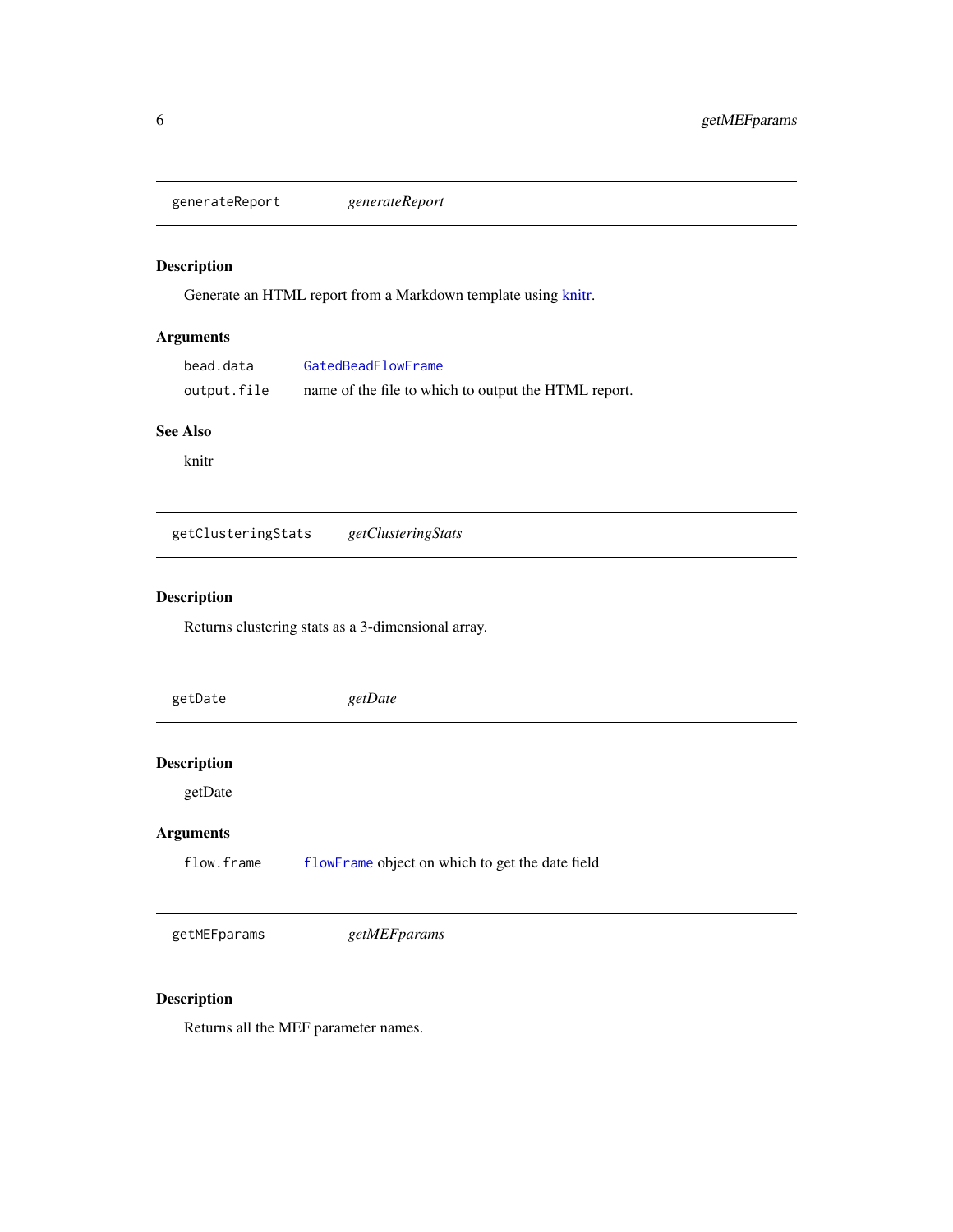<span id="page-6-0"></span>getMEFtransform *getMEFtransform*

## Description

Returns MEF transform function.

getParams *getParams*

## Description

Returns all the parameter names except the scatter channels.

getTransformFunction *getTransformFunction*

## Description

Returns transform function. The default is the logicle transform for FCS 3 and the log10 transform for FCS 2.

hasMEF *hasMEF*

## Description

Checks whether we have the MEF for a channel name.

## Arguments

| bead.data | BeadFlowFrame |
|-----------|---------------|
| parameter | character     |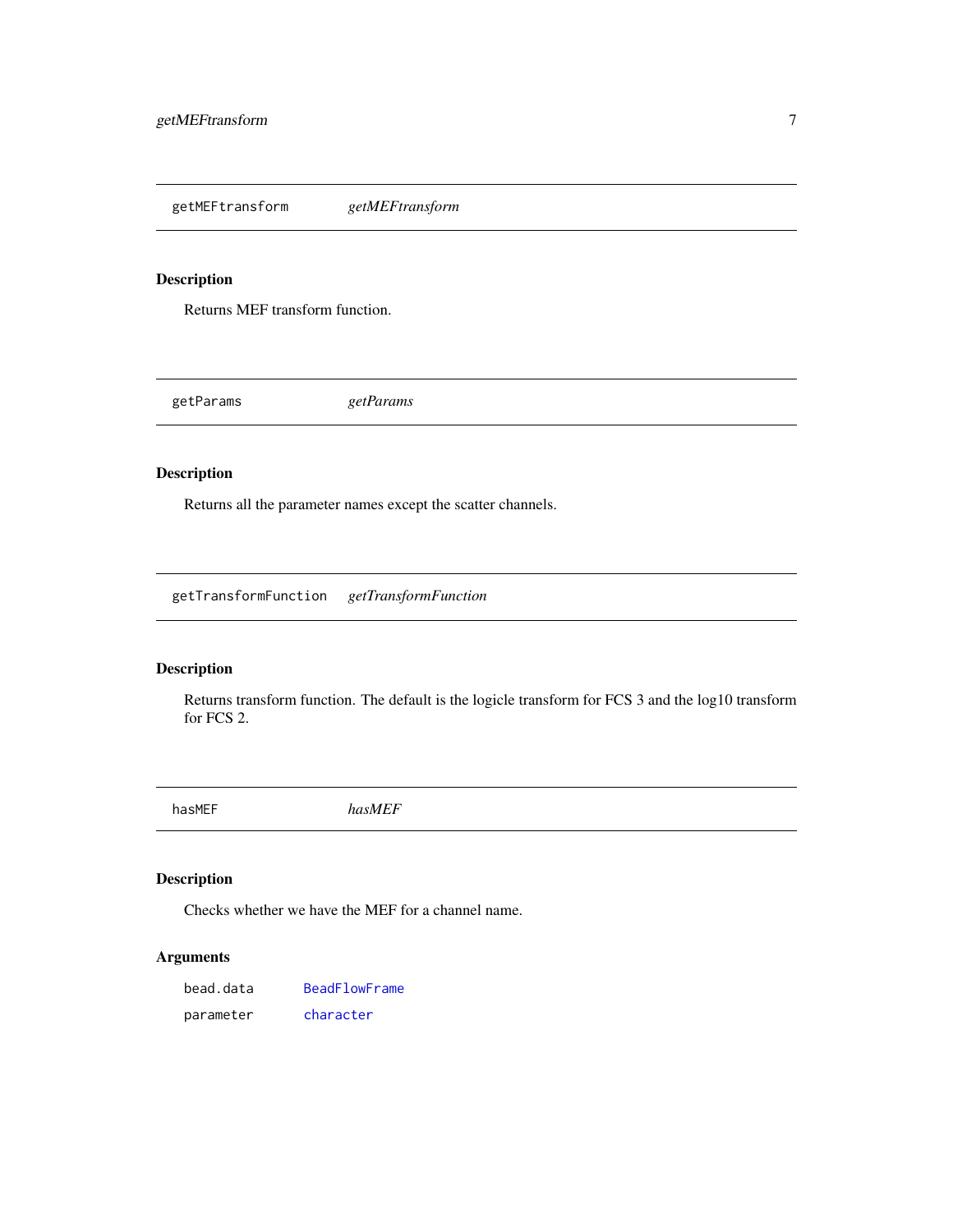<span id="page-7-0"></span>length *length*

#### Description

Returns the number of events in a [flowFrame](#page-0-0) object.

#### Arguments

flow.frame [flowFrame](#page-0-0) object on which to get number of beads

mefTransform *Logicle transformation constructor*

## Description

Input parameters are to be provided in decades

#### Usage

```
mefTransform(transformationId = "mefTransform", alpha,
beta)
```
## Arguments

transformationId The name of the transformation. alpha The intercept of the MEF transform. beta The slope of the MEF transform.

plot *Plot the results of the clustering. Plot only the requested channel which should have a corresponding entry in the MEF files*

#### Description

Plot the results of the clustering. Plot only the requested channel which should have a corresponding entry in the MEF files

Ungated bead data, simply draw all channels individually (no colours).

If no argument specified then plot all parameters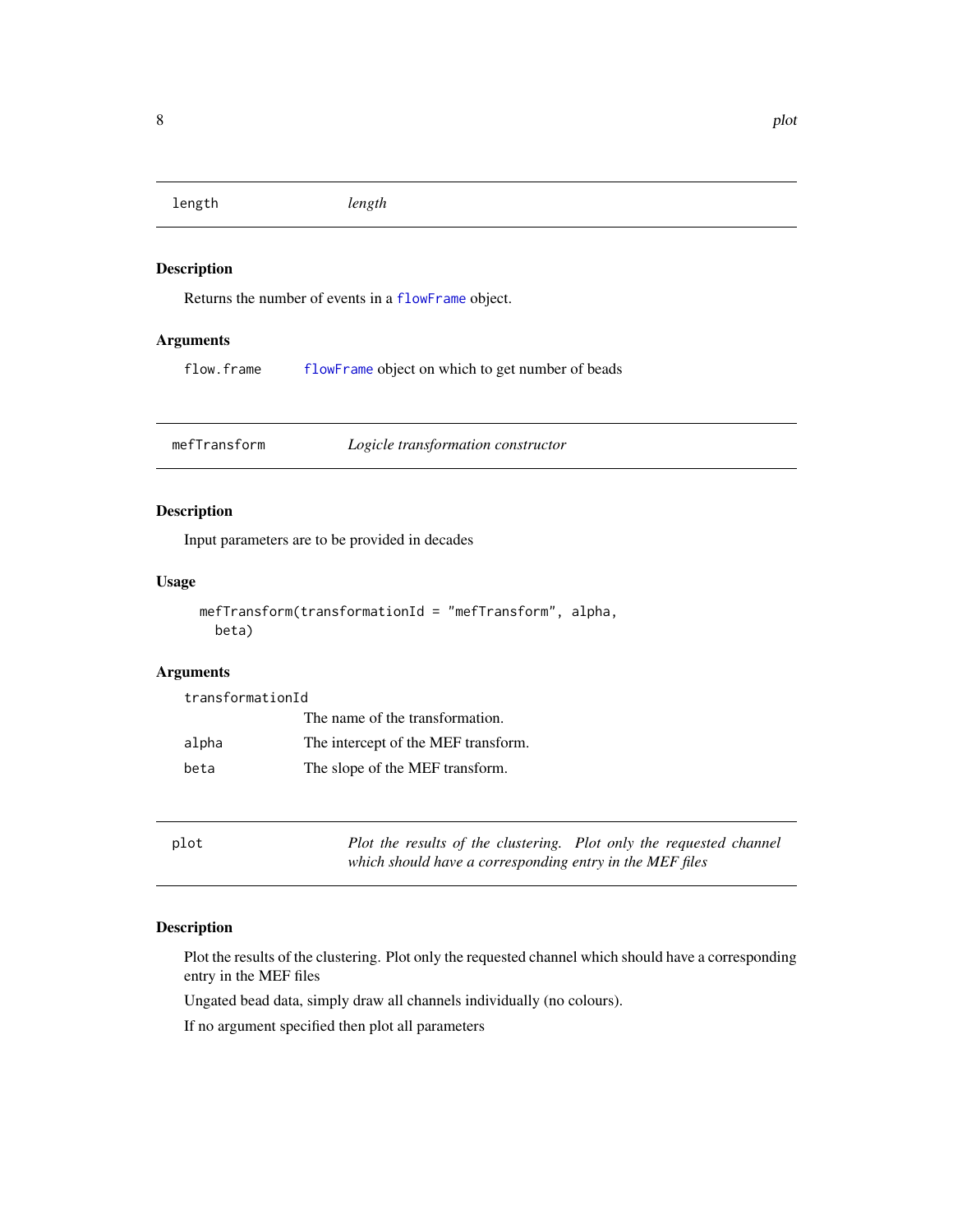<span id="page-8-0"></span>relativeNormalise *relativeNormalise*

## Description

Relative normalise to align peaks of bead.data1 to those of bead.data2 Returns a list of affine functions from transformed MFI day one coordinates to transformed MFI day two coordinates. This permits comparison of channels across two days, provided the detector is stable, even in the absence of absolute MEF values.

#### Arguments

| bead.data1: | GatedBeadFlowFrame object with MFIs from day one  |
|-------------|---------------------------------------------------|
| bead.data2: | GatedBeadFlowFrame object with MFIIs from day two |

#### Value

A list of affine functions from MFI day one coordinates to MFI day two coordinates.

show *BeadFlowFrame*

## Description

BeadFlowFrame

GatedBeadFlowFrame

toMEF *toMEF*

## Description

Given bead.data and a flow.data apply the MEF transform to matching channels in flow.data.

#### Arguments

| bead.data | The GatedBeadFlowFrame object containing the MEF transform. |
|-----------|-------------------------------------------------------------|
| flow.data | The flowFrame object on which to apply the transform.       |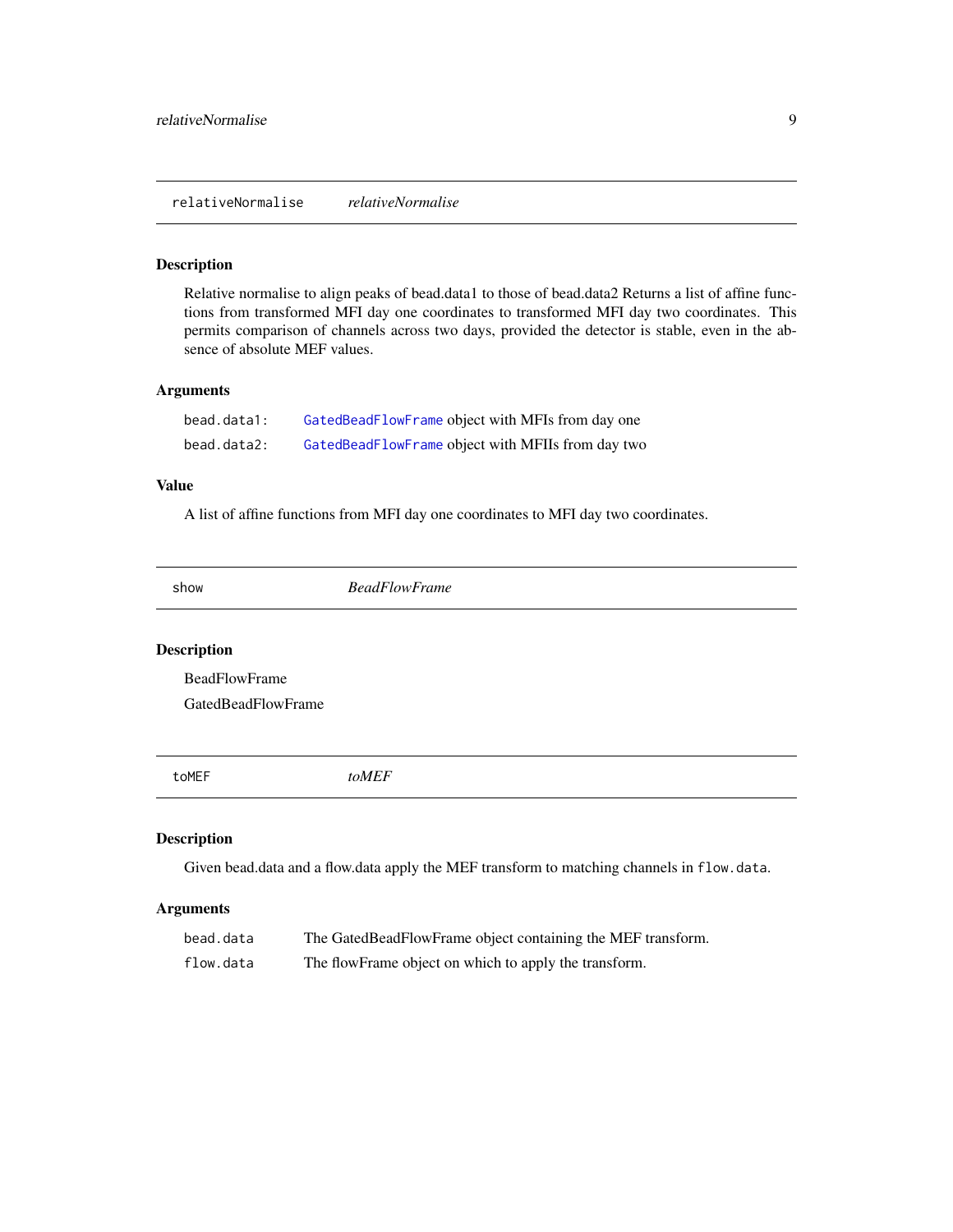# <span id="page-9-0"></span>Index

∗ datasets beads1, [4](#page-3-0) beads2, [4](#page-3-0) cytocalmef, [4](#page-3-0) dakomef, [4](#page-3-0) ∗ package flowBeads-package, [2](#page-1-0) absoluteNormalise, [3](#page-2-0) absoluteNormalise,GatedBeadFlowFrame,data.frame-method *(*getMEFtransform*)*, [7](#page-6-0) *(*absoluteNormalise*)*, [3](#page-2-0) BeadFlowFrame, *[7](#page-6-0)* BeadFlowFrame *(*BeadFlowFrame-class*)*, [3](#page-2-0) BeadFlowFrame-class, [3](#page-2-0) beads1, [4](#page-3-0) beads2, [4](#page-3-0) character, *[7](#page-6-0)* cytocalmef, [4](#page-3-0) dakomef, [4](#page-3-0) data.frame, *[3](#page-2-0)* dBeadFlowFrame *(*BeadFlowFrame-class*)*, [3](#page-2-0) flowBeads *(*flowBeads-package*)*, [2](#page-1-0) flowBeads-package, [2](#page-1-0) flowFrame, *[3](#page-2-0)*, *[6](#page-5-0)*, *[8](#page-7-0)* gateBeads, [5](#page-4-0) gateBeads,BeadFlowFrame-method *(*gateBeads*)*, [5](#page-4-0) GatedBeadFlowFrame, *[3](#page-2-0)*, *[5,](#page-4-0) [6](#page-5-0)*, *[9](#page-8-0)* GatedBeadFlowFrame *(*GatedBeadFlowFrame-class*)*, [5](#page-4-0) GatedBeadFlowFrame-class, [5](#page-4-0) generateReport, [6](#page-5-0) generateReport,GatedBeadFlowFrame,character-m**e∉had**iveNormalise,[9](#page-8-0) *(*generateReport*)*, [6](#page-5-0) getClusteringStats, [6](#page-5-0) getClusteringStats,GatedBeadFlowFrame-method *(*getClusteringStats*)*, [6](#page-5-0) getDate, [6](#page-5-0) getDate,flowFrame-method *(*getDate*)*, [6](#page-5-0) getMEFparams, [6](#page-5-0) getMEFparams,BeadFlowFrame-method *(*getMEFparams*)*, [6](#page-5-0) getMEFtransform, [7](#page-6-0) getMEFtransform,GatedBeadFlowFrame-method getParams, [7](#page-6-0) getParams,flowFrame-method *(*getParams*)*, [7](#page-6-0) getTransformFunction, [7](#page-6-0) getTransformFunction,BeadFlowFrame-method *(*getTransformFunction*)*, [7](#page-6-0) hasMEF, [7](#page-6-0) hasMEF,BeadFlowFrame,character-method *(*hasMEF*)*, [7](#page-6-0) knitr, *[6](#page-5-0)* length, [8](#page-7-0) length,flowFrame-method *(*length*)*, [8](#page-7-0) mefTransform, [8](#page-7-0) plot, [8](#page-7-0) plot,BeadFlowFrame,character-method *(*plot*)*, [8](#page-7-0) plot,BeadFlowFrame,missing-method *(*plot*)*, [8](#page-7-0) plot,GatedBeadFlowFrame,character-method *(*plot*)*, [8](#page-7-0) read.csv, *[3](#page-2-0)* read.FCS, *[3](#page-2-0)* relativeNormalise,GatedBeadFlowFrame,GatedBeadFlowFrame-method *(*relativeNormalise*)*, [9](#page-8-0)